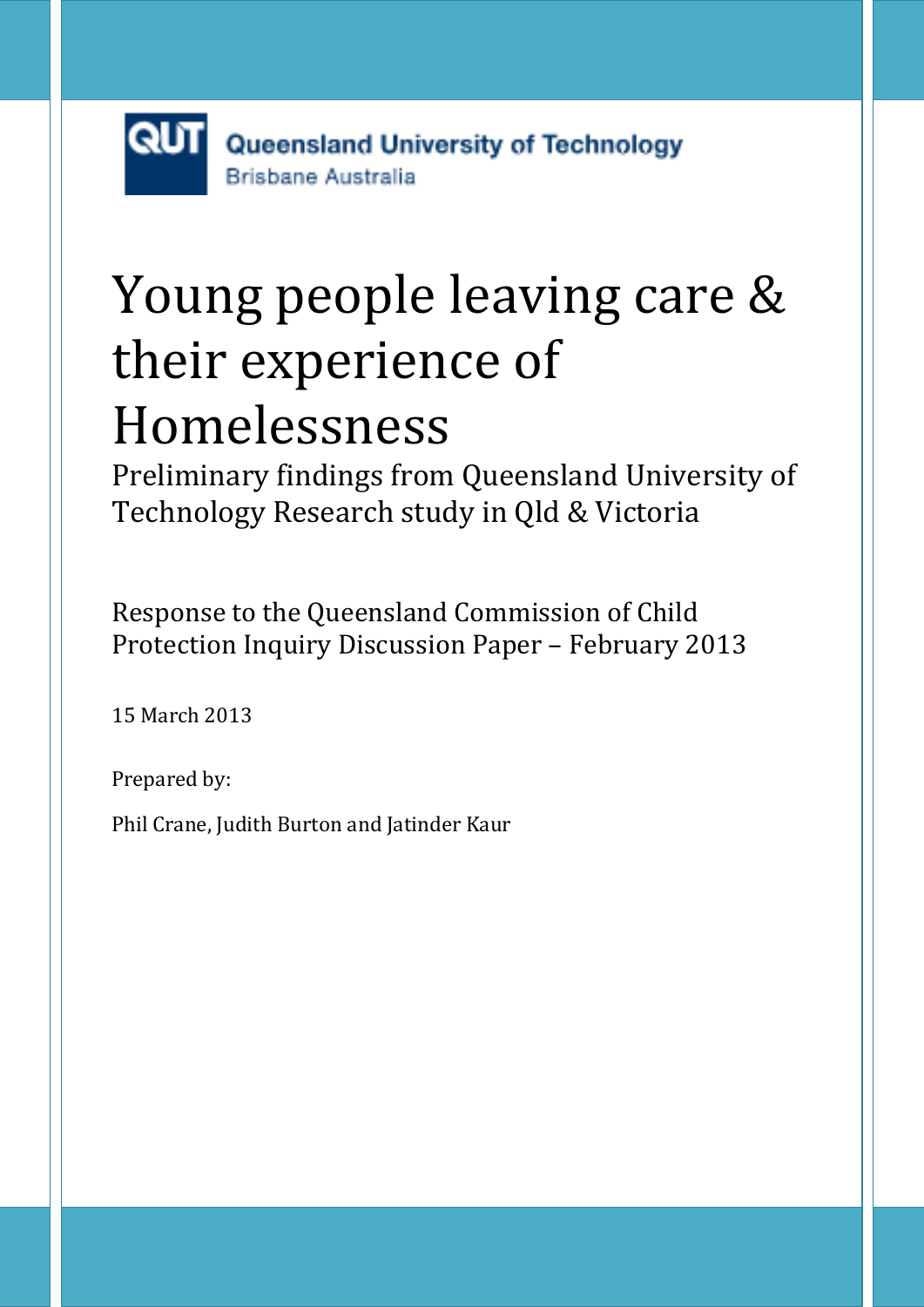This submission responds to the Queensland Child Protection Commission of Inquiry (QCPCI) discussion paper in respect of leaving care. It draws on, but is not limited to, the unpublished interim report of a study currently being conducted by Dr Phil Crane and colleagues in the School of Public Health and Social Work at Queensland University of Technology.

# **The QUT study into leaving care and homelessness**

The Australian Government's White Paper on homelessness *The Road Home* identified young adults who were making the transition from care as a group likely to experience periods of homelessness (FaHCSIA, 2008). Poor life transitions, including moving out of the child protection system or statutory care, are identified as one of the main pathways into homelessness (Cashmore & Paxman, 1996; Johnson et al., 2010; Maunders et al., 1999). Support at such transition points can have a preventative effect (Johnson et al., 2010; Mendes & Moslehuddin, 2006; Wade & Dixon, 2006), and can be considered as opportunities for early and/ or timely intervention in respect of homelessness.

The Homelessness and Leaving Care Project is a research study funded by the Federal Government (FaHCSIA) via Swinburne University of Technology's *Institute for Social Research*. The Swinburne University of Technology group of researchers led by Assoc. Professor David Mackenzie, is one of four funded research collaborations funded as part of the National Homelessness Research Agenda 2009-2013. Dr Phil Crane from the School of Public health and Social Work, QUT is a member of this group. The QUT study has been developed in partnership with the CREATE Foundation, the peak body representing the voices of children and young people in out-of-home care.

Whilst there is some empirical data on young adults' post care experiences of homelessness there is a need to develop a better understanding of how support to young people in care and post-care is conceptualised and made available so as to prevent homelessness occurring in the years following leaving care (Heerde et al, 2012). Thus this project focuses on examining: What is useful to prevent and respond to young people's post care homelessness?

The study is small in size and limited to two states, Queensland and Victoria. These states have been selected as they reflect different approaches to post-care support and so allow for a level of comparative analysis to be undertaken. Recommendations will be made regarding subsequent research needed in to develop more effective practice approaches which achieve preventive and early intervention outcomes. This will include investigation of the establishment of action research strategies to explore critical areas for practice development.

The research design is qualitative and includes semi-structured interviews with a sample of 20 young adults who have been in care and experienced or been at risk of homelessness, conducted twice over a 4 month period (the first round of interviews have been completed); focus groups in both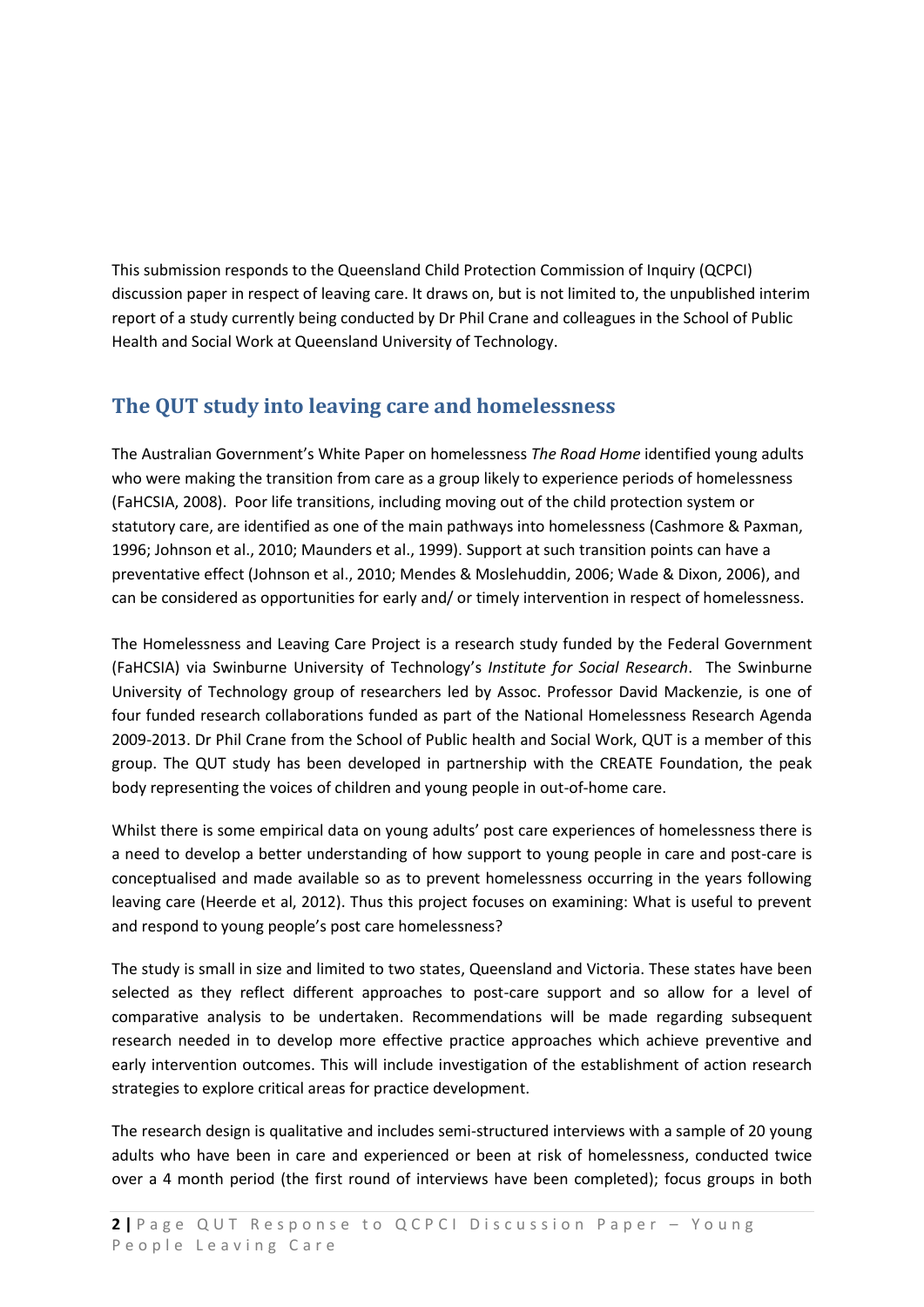states (largely completed), interviews with professionals and staff at services working with young care leavers, and an analysis of post care support available to the young people for both states. Ethics approval was gained early in November 2012 from the QUT Research Ethics Unit (approval number 1200000504).

### **Preliminary Findings**

The first wave of data collection for the 1-1 semi-structured interviews occurred during November and December 2012. Twenty young adults were interviewed, 10 in both Queensland (Brisbane and Toowoomba region) and Victoria.

Some of the key themes identified from the Queensland sample of young adults interviewed in our first wave of interviews were:

- **Care experience**: A negative experience of being in "care", with the majority having experienced numerous placements (including foster placements, kinship and residential), where many did not see their CSO often, and where they felt that their views were not heard/taken into consideration. Some had experienced "harm", whilst being in the care of the department (e.g. being assaulted by carer, sexually abuse, not being given money);
- **Transition planning:** The majority indicated that their CSO/ CSO's did not actively plan for their transition from care. In some cases they were homeless on their 18 Birthday with one young person reporting they were told "you're no longer our problem". There was no planning on building independent life skills, such as learning to drive. There was generally no planning for their accommodation beyond the age of 18yrs, and specifically no Department of Housing application or referral. In some instances the young people indicated that the CSO created the "TFC Plan" but did not consider their views or aspirations. For example one young person indicated they wanted to go to University but was discouraged as the CSO said it was not a realistic goal. Despite this the young person has subsequently enrolled in University. No referrals to mental health services/therapeutic support/ 'sexual/family planning' once they had turned 18, with some young people saying they had to seek information from "Dr Google" (internet).
- **Experiences of Homelessness:** As expected the young people interviewed had a range of experiences of homelessness, ranging from literal homelessness to a deep sense of not belonging or having a 'home'. The range of risks experienced by this small sample of 20 young people included being required to perform sexual favours to survive on the street or when living with 'older/violent boyfriends', having to steal for food, witnessing other homeless people attack/assault other people, being 'physically assaulted' themselves. A number of the young people indicated they did not get support from homeless shelters because there were no beds or because they did not meet service criteria. Use of drugs and alcohol was cited as a means of numbing the pain/forgetting what was happening.
- **Housing options:** None of young people interviewed had Department of Housing assistance or support/referral. The majority stayed with friends, boyfriends, a share house, boarding house, private rental, or in caravans. Some young people sought help/accommodation from their former foster parents, biological parents, kinship relatives and or moved back with them. It is apparent that the family connections of young adults needs to be understood in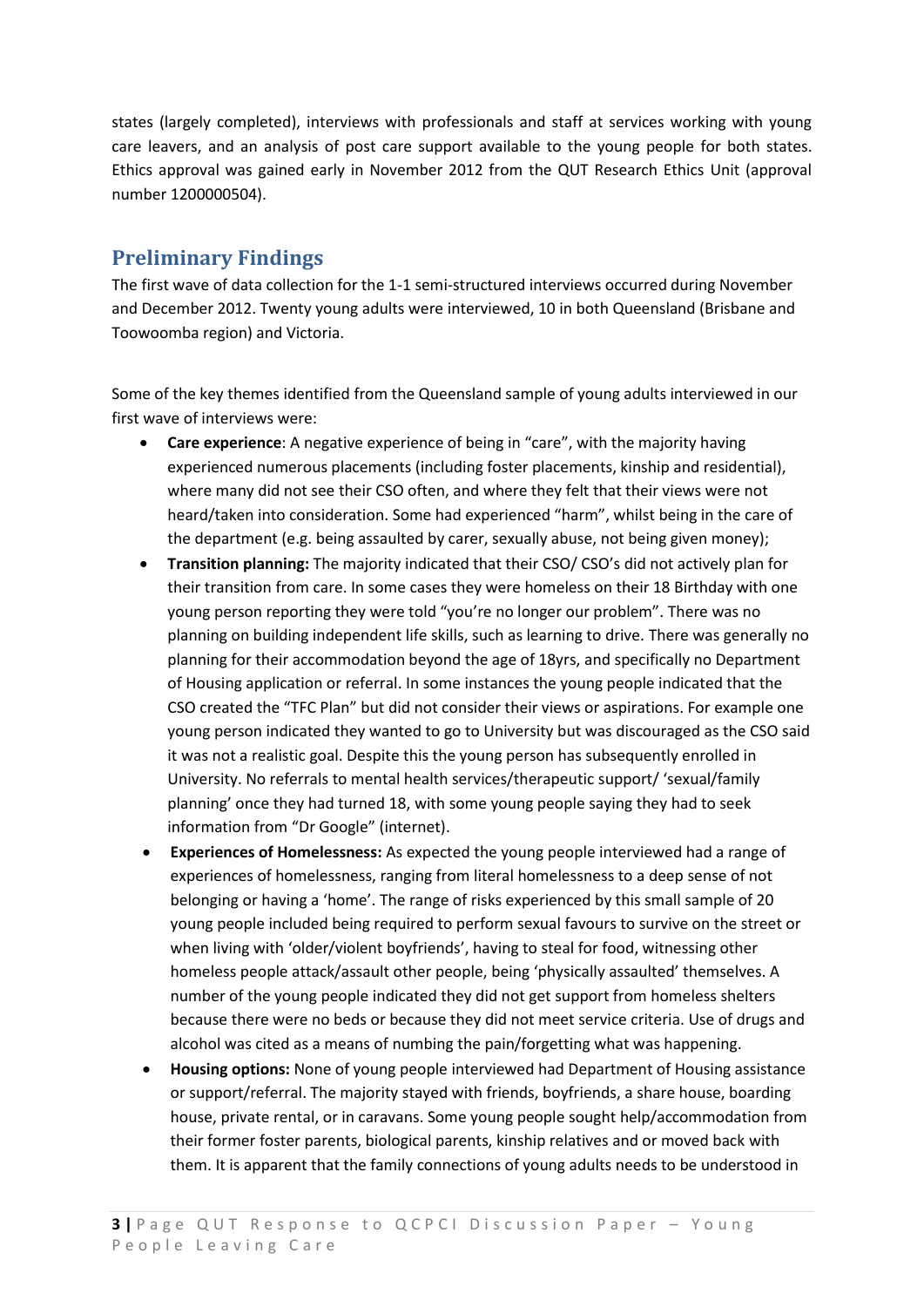terms of them forming families of destination, which may positively include some people from their family of origin and in care placements.

 **Preventing Homelessness:** All of the young people interviewed indicated the need for services for young people when they leave care until the age of 25yrs, and all felt that 18 years was too young to live independently. All young people stated that the Department needs to ensure there is more effort made and mandatory requirements for transition from care planning, and ensure that long term accommodation has been secured before they exit care. All young people interviewed said they would benefit from youth worker/support worker post care, someone who can help them with finishing studies, learning to drive, getting a job, accessing counselling, and life skills. The need for options for young people who need support if they run away/left placement at younger age (13 years onwards) was also raised as critical by those who had experienced this.

#### **The preliminary findings from our research to date** are that:

- Young people's understanding of 'leaving care' often does not match the statutory point of leaving care;
- Young people have a need to access tailored support services which can fulfil the 'role' of a parent in the dynamic and flexible way this generally occurs for other young adults (e.g. providing support and advice on an as needs and as called for basis, moving in and out of adult supported accommodation, supporting connection to education, training, work and community, learning a range of living skills over time often through a mix of informal and formal education eg how to budget, cook, drive and basic 'independent from adults' support life skills). The nature and breadth of such support is consistent with that utilised by early intervention into homelessness services such as in the Commonwealth funded Reconnect program;
- Specific regard needs to be taken during and after leaving care to the building of relationships and networks for young people which build 'family of destination' opportunities, including engagement with the young person's extended family of origin with a view to maximising positive relational opportunities into adulthood as desired by the young person;
- Increased access, prioritisation of, and subsidy for affordable and stable housing options which can shift and be renegotiated as a young person moves through young adulthood. This needs to include access to a range of accommodation and housing options, and higher placement on public housing waiting lists;
- Improved post care information provision to young care leavers about the various entitlements and services they can access;
- Training of service providers to gain a better understanding of the issues facing young care leavers which can render them vulnerable to homelessness, along with strategies for early intervention which prevent homelessness and sustain tenancies.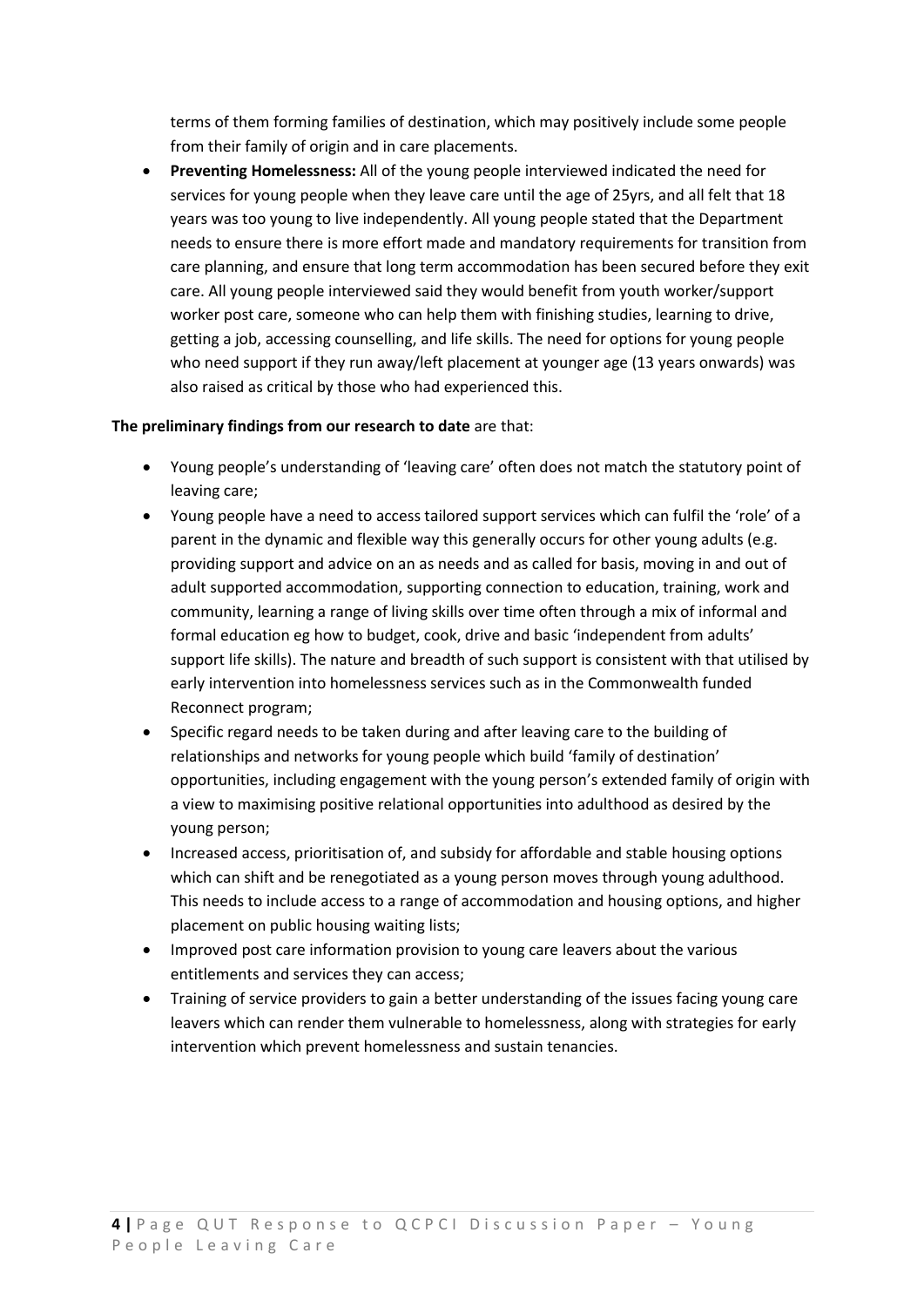# **Responses to the Commissions February 2013 Discussion paper**

### **Q18: To what extent should YP continue to be provided with support on leaving the care system?**

The simple answer is this question is to the extent that they need that support for their longer term wellbeing.

If young people transition 'from care', what is it they transition 'to'. The state having assumed a level of responsibility for young people taken into care must necessarily consider, as parents and those acting in parent like relationships with young people do more generally, what is it we hope for those in our care, what responsibilities do we have, and how long does our commitment last.

The construction of young people transitioning *to independence* embedded in the *Child Protection Act 1999* (Qld) s75(2), and referred to in the Commission's Discussion Paper (February 2013, p.140) is itself problematic and needs revision. Young people experience many forms of transition, with the notion of transition to independence generally referring to economic rather than social aspects of life (though independence from parental authority can also sometimes be in mind). In reality young people develop **new forms of interdependence** and their relationships to key institutions associated with education, the labour market, family and community shift in profound ways. The positioning of state responsibility as ending at 18 years is a system centric and legalistic approach to what is a profoundly socio-cultural multi-faceted and variable process that goes well beyond the 18 years benchmark for gaining a range of 'adult' rights and statuses in contemporary Australia.

Chronological benchmarks, such as at what age support should be provided to, whilst sometimes administratively necessary, should not be a substitute for appreciating and responding to the variability in how young people experience leaving care and the support they need to build wellbeing in their lives. For example the leaving care literature (Johnson et al. 2010) broadly distinguishes between young people who experience 'smooth' and 'volatile' transitions from care. Experiences of homelessness are typical for those who experience volatile transitions but even those with relatively smooth transitions can be at significant risk of homelessness due to more limited resources and supports they often have access to. Our current study reinforces this.

A second issue pertains to the point at which leaving care is understood to occur. Some young people in our study indicated that they thought they had left care when they left their last placement, often into a homeless or transient situation. Notions of young people 'absconding' and 'self placing' are not concepts young people themselves utilise and can be interpreted as consistent with the Department considering the young person is now responsible for their own support. Processes for supporting young people transitioning from care need to appreciate that homelessness for some young people occurs whilst they are in care, and that this requires a more substantial response than currently exists. Such young people need access to appropriate service supports before they formally leave care, some of which may be place. It is common for services supporting young people in care who have exited endorsed placements to notify the Department that the young person has accessed their service but receive little or no response or support from the Department. There is a need for an NGO service to support young people leaving care who fall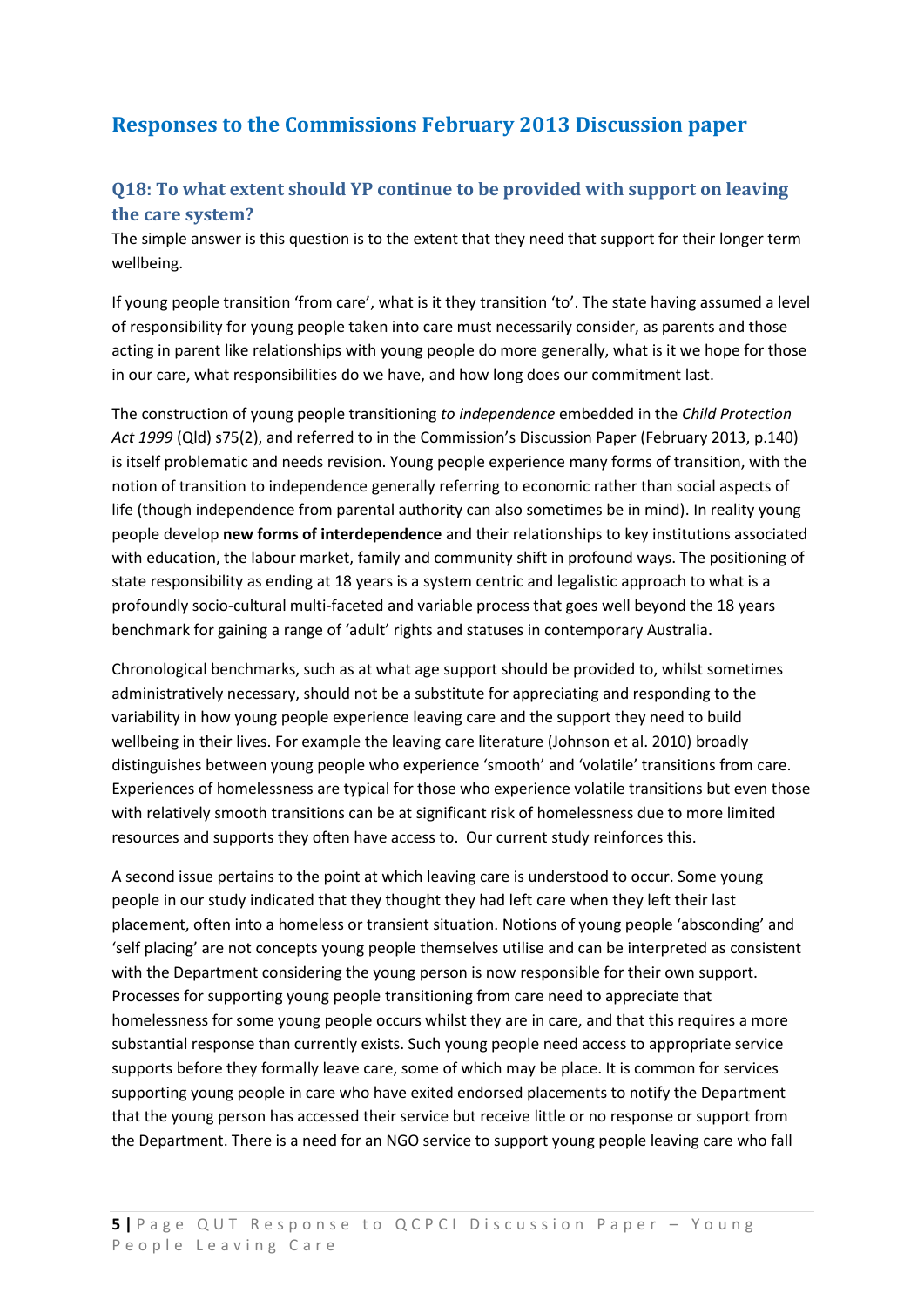into this category. This could be undertaken by the same Reconnect-like post leaving care service that is recommended later in this submission.

In our study the key difference to emerge between the two states where interviewees came from was the support received after leaving care. In Victoria transitional housing for young care leavers, prioritisation on the public housing waiting list, and a formalised funded system of access to an aftercare support service provide some aspects of a systemic approach. By comparison in Queensland there is a less comprehensive approach and less experience of post care support by the young people interviewed.

### **Q19:In an environment of competing fiscal demands on all government agencies, how can support to young people leaving care be improved?**

In our first round of interviews many participants identified that they would benefit from being linked with a youth worker and post care support service, which could assist them with sustaining and changing accommodation, completing their studies, learning to drive, getting a job, relationships, accessing counselling and developing life skills. Timely information, facilitated access to appropriate housing and accommodation, and being linked in to housing services were themes for good or improved practice.

Suggestions on what could prevent young care leavers becoming homeless included:

- More support services for young care leavers until they reached 25 years;
- Increased effort or mandatory requirements for transition from care planning;
- Improved access to public housing and suitable accommodation;
- Improved service response from adult oriented services in addressing issues related to young care leavers including access to education or employment opportunities, addressing mental health and AOD use issues, and financial budget management;
- Improved Centrelink (Department of Human Services) service provision for young adults up to 25 who have left care.

Specific suggestions were also made around being placed earlier on the public housing waiting list (say at age of 15years), being provided with information on getting a bond loan, rent assistance, tenancy laws and rights/responsibilities, maintaining a rental property etc from a housing service, and having access to affordable and safe housing which was close to public transport, services, and in safe neighbourhoods.

More broadly, and as indicated in many of the interviews, a range of issues and challenges coexisted for these young people, interacting in various ways with their capacity to experience stability in their living situation. This included mental health issues, drug and alcohol issues and importantly an often rocky path in developing what could be termed a 'family of destination'.

Non-government agencies, and non-profit agencies in particular, are much better placed to respond flexibly and appropriately to the support needs of young adults post-care.

This said at one level the range of types of supports and services that can help young people who have been in care stay out, or get out of homelessness, are not qualitatively different than for other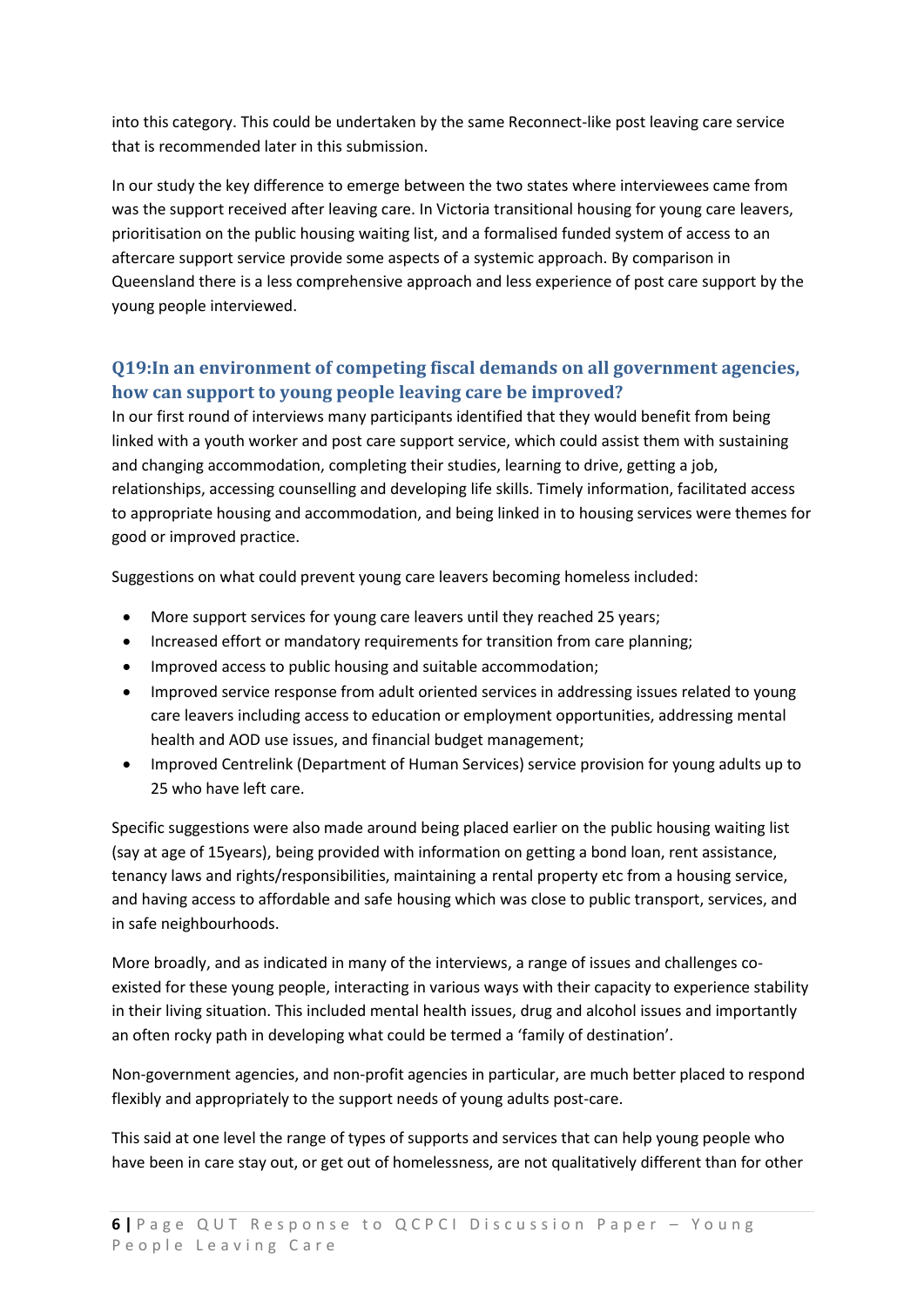young people. This territory is well trawled by the youth homelessness research and literature. Of particular resonance with the accounts in this small study is the notion of a continuum of responses from broad prevention, through early intervention to accommodation and sustainable housing options and community engagement.

Funding should be provided for an aftercare state-wide support program, delivered by NGO's, to meet the needs of young care leavers from 18-25 years, which is person-centered and provides support (including supported referrals) across a range of life domains. Whilst itself a cost there would be savings by employing a more community based approach to post care support arising from a reduced need to have planning and associated decisions processed within the Department, and massive savings on downstream costs (as outlined in Section 6.1.2 of the Discussion Paper).

The model of service which seems to have a particularly good fit for supporting young people pre and post care who are vulnerable is that of early intervention youth homelessness practice as articulated in the Commonwealth Reconnect program. The variability of needs presented by young people in our study and other studies suggests a model is needed which is person-centered (not system centered), responsive (not tied up in bureaucratic processes), and flexible (able to respond holistically to various arenas of a young persons life drawing on a wide range of possible support strategies that fit the context of the young person at a particular time). This resonates with the call for an integrated approach by Raman, Inder and Forbes (2005) referred to on p.147 of the Discussion Paper. The Reconnect model is highly regarded, as evidenced by three evaluations (ARTD 1998, Ryan 2003, FaHCSIA 2012) and various other studies since it's inception in 1996 under the first Howard government.

Reconnect-like post-care support services targeting young people during post care planning and post care itself experiences delivered by non-government agencies with adequate funding, would provide a well founded response framework for young people leaving care. Good early intervention youth homeless practice could be easily tailored to those exiting care present, and provide a mechanism for the state to play an appropriate role in the provision of additional effective support until such time as a young person who has been in care can establish themselves and be supported through more generic community mechanisms.

This model is voluntary for young people, responsive to family (broadly defined), and focussed on supporting a young person to build connection with family, stable accommodation/ housing, education, work, and community, in ways that have a preventive effect on future homelessness. In the post-care context it is this type of support that young people say they need access to. Many young people post care are struggling to develop relationships with people and institutions which platform their wellbeing.

A problem currently exists that young people leaving care are not able to have their life status and needs adequately assessed. To this end our study is also interested in how the situation of young people post care might be able to be assessed against key indicators of assets, resources and risks. The development of such a tool or tools for voluntary use would enable a young adult's situation post care to be appreciated and form the basis of more intensive support than otherwise available. Further research and development is needed to develop such tool/s but a great deal is already known about pathways to severe levels of difficulty young people may experience post homelessness such as homelessness, mental health, and/ or AOD use related issues.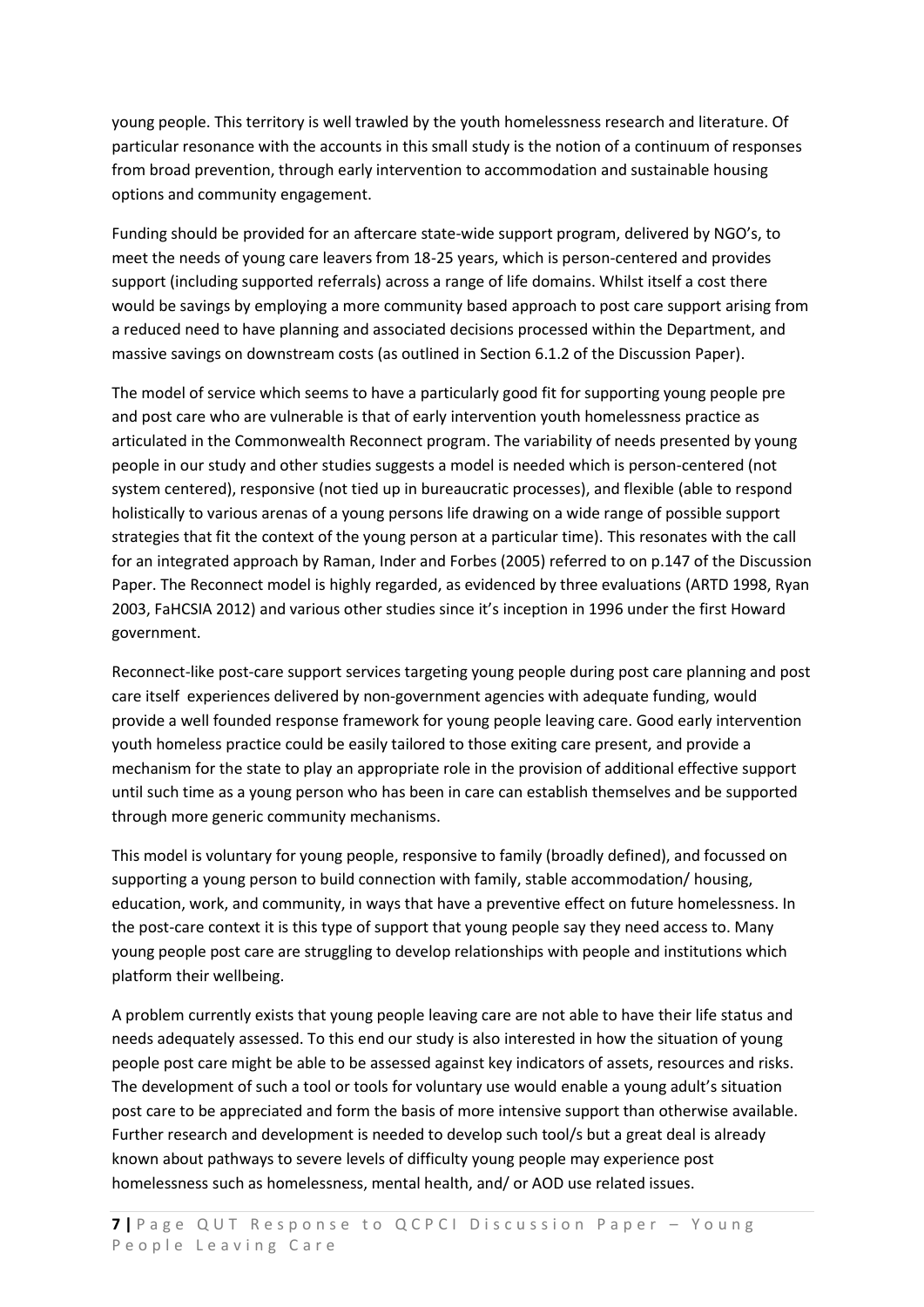## **Q20: Does Qld have the capacity for NGO sector to provide transition from care planning?**

In our study the preliminary findings from the first wave of interviews with young adult's experiences of homelessness and leaving care have highlighted that transition from care planning should be made mandatory and young care leavers should be key and knowing informants in this process. Young people should be explicitly consulted on their particular needs with the plan used as a tool for developing and adapting support strategies to the young person's changing situation. This dynamic approach to planning needs to be against a backdrop where Government accepts its fiscal responsibility to resource the support needs of young people exiting and post care. Such support is largely best provided by non-statutory NGO's which are better positioned institutionally to build and sustain trusting relationships with young people exiting and post care.

The capacity of NGO's to deliver this (with appropriate funding) is demonstrated by the success of the Commonwealth Reconnect program. Critical however is a shift in the culture of program governance to one which fosters ongoing inquiry into how to achieve good outcomes as an ongoing component of practice around complex needs, rather than Government assessing for outcomes in terms of compliance and over-specified output measures. The Reconnect program achieved its sustained positive reputation and outcomes through incorporating action research into the program fabric, so that services are encouraged to explore what it would take to gain positive outcomes for young people in their particular context, with geographic, cultural and service system variations meaning 'no one size fits all'. Rather the combination of good practice principles, including supporting ongoing action research within each participating service, and a toolbox of possible strategies which includes supported referrals, case work, negotiation with and on behalf of young people with housing providers, and tenancy support. Various forms of research and evaluation provide complimentary evidence for formative and summative purposes. NGO service providers need the contract environment established by departments to allow and encourage such good practice. Important components of this include:

- Requiring agencies accepting funding to undertake **ongoing inquiry** (action learning and action research) into good practice as an embedded process accountability, specified in funding guidelines and service contracts. FaHCSIA developed resources on using participatory action research are designed support such a cultural shift in how the drive to outcomes is achieved (eg see Crane and O'Regan 2010), along with hosting regular good practice forums, which are supported but not controlled by government. Such resources can be accessed at [http://www.fahcsia.gov.au/our-responsibilities/housing](http://www.fahcsia.gov.au/our-responsibilities/housing-support/publications-articles/homelessness-youth)[support/publications-articles/homelessness-youth](http://www.fahcsia.gov.au/our-responsibilities/housing-support/publications-articles/homelessness-youth)
- Program management which 'rides the program horse with soft hands' is needed. In other words use of a stronger notion of **partnering and two way communication** between Department-NGO funded services than often apparent in a narrowly understood contract management approach. Contract management needs to be undertaken in such a way as to create the conditions for NGO's to develop approaches to practice that deal with high levels of client and system complexity in ways that drive to positive outcomes (eg greater life situation stability and enhanced resilience);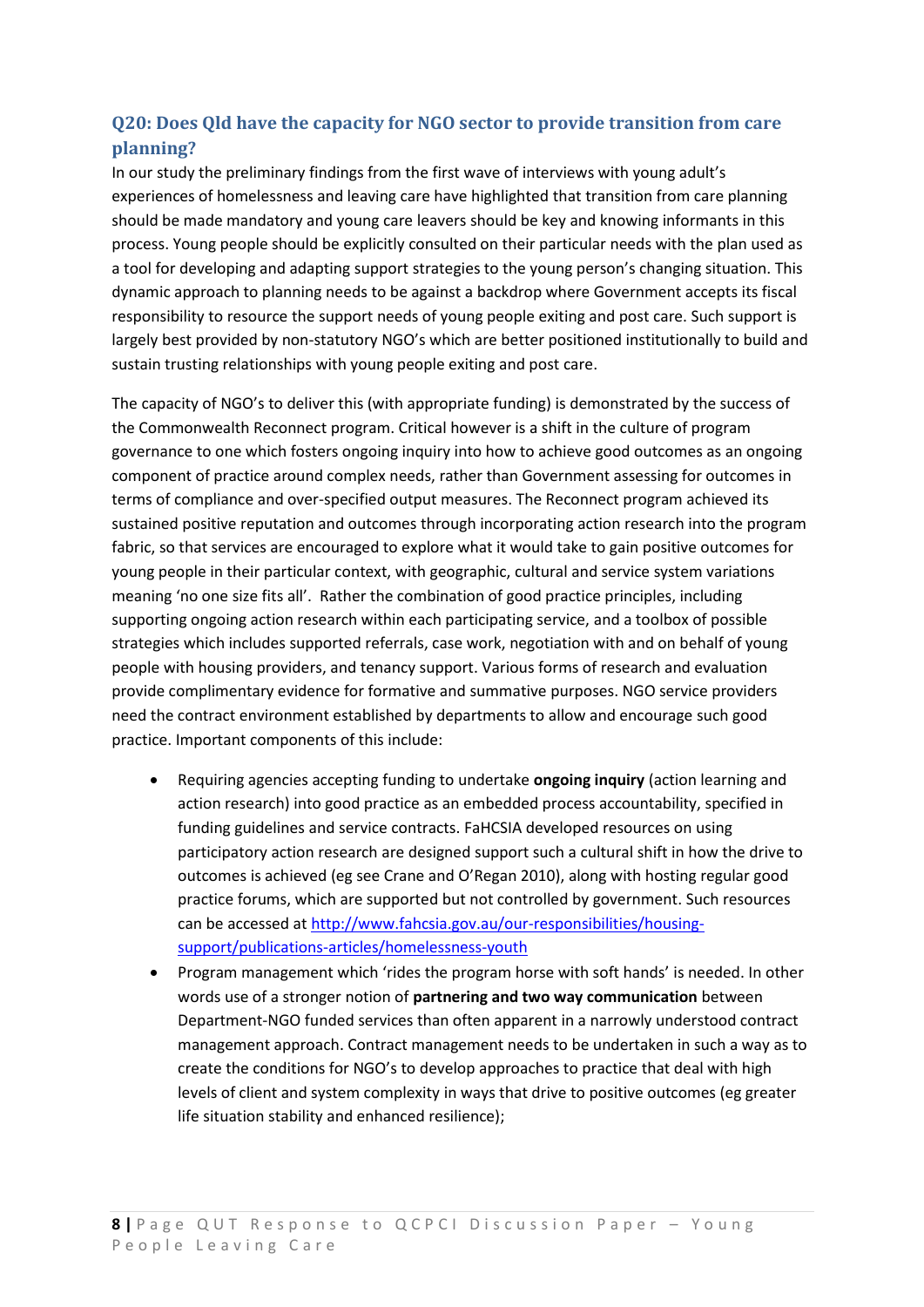A clear articulation of **good practice principles and a practice framework** for support for young adults post care which is based on good quality evidence from both formal research studies and context specific understandings and experiences.

The question is not so much about capacity but having a well constructed meta-program logic which means that energy is expended in ways which enhance the resilience and wellbeing of young people post leaving care. Efficiency in this sense is a product of good program design to create overall coherence and accountability, together with the endorsement and training to nuance and adapt practice which flows from such design into what is productive in particular geographic and cultural contexts, and with particular young people.

#### **Recommendations**

- 1 Funding should be provided for an **aftercare state-wide support program**, delivered by NGO's, to meet the needs of young care leavers from 18-25 years, which is personcentered and provides support (including supported referrals) across a range of life domains.
- 2 Such a program should reinforce and support an **ongoing inquiry approach** into the development of good practice in the provision of post care support.
- 3 Development of a **good practice principles and a practice framework** for support for young adults post care which is based on evidence from both formal research studies and context specific understandings and experiences.
- 4 **Improved access to housing** in particular public/ social housing, transitional housing (as in Victoria) and other appropriate accommodation.
- 5 Queensland Government to develop **a whole of government strategy for adult oriented services to be responsive** to young adults who have left care.
- 6 **Training** is provided to service providers (both Government and NGO) on better understanding issues facing young people leaving care and factors leading to homelessness.